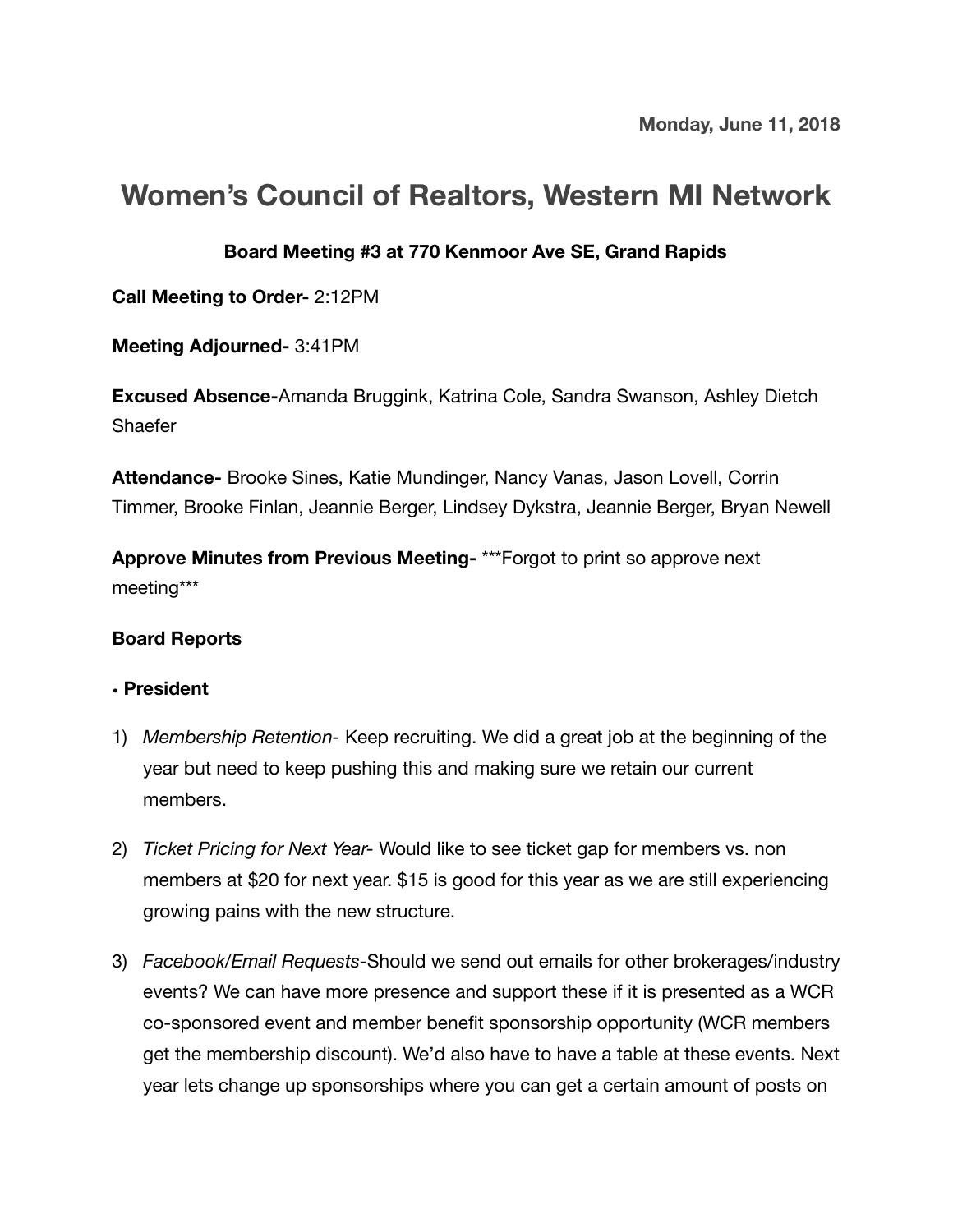our Facebook page (Think into how to create new sponsorships and think about allowing more presence).

- 4) National Website Updates- Completely redoing their website. If you guys have anything that you want to see (easier member searching to find other people from networks, how to upload our events to the national website) email Liz Rhoda. Think about "What would help you use this website?"
- 5) *Elections for 2019-* Goal to have everyone elected before October which is the Leadership Day. We need to ask for applications 60 days prior so that puts us in August to start. Membership Rally- Move up this event and then have the members come before for the election process. Plan: Wednesday August 15 is Membership Rally. 3-4PM for elections and then our Rally afterwards. We will put the resume form in our Facebook post. Brooke (president elect)- Look at list who wants to be on the Board and ask them to be committee heads if they don't get elected for 2019 board.
- *6) Realtor/Strategic Partner Ratio-* Skipping today
- *7) Monday Morning Mojo Change-* Changing to Wednesday's to gain new crowd at these events.
- *8) June 21 Event* 
	- Further Promotion and Registration- We have 27 people signed up. How do we get in the 60-70 people marker? Solution: We can all share and post on our Facebook. Everyone in this meeting needs to ask 5 people to this event. Note, a lot of sign ups came in the week before for our last event but keep pushing this.
	- Announcements/Business at June 21st Event
		- Overview of Changes to WCR and Why
		- Promote Golf Outing- Everything is ready to go.
		- Upcoming elections
		- Thank Sponsors, Introduce Speakers, etc.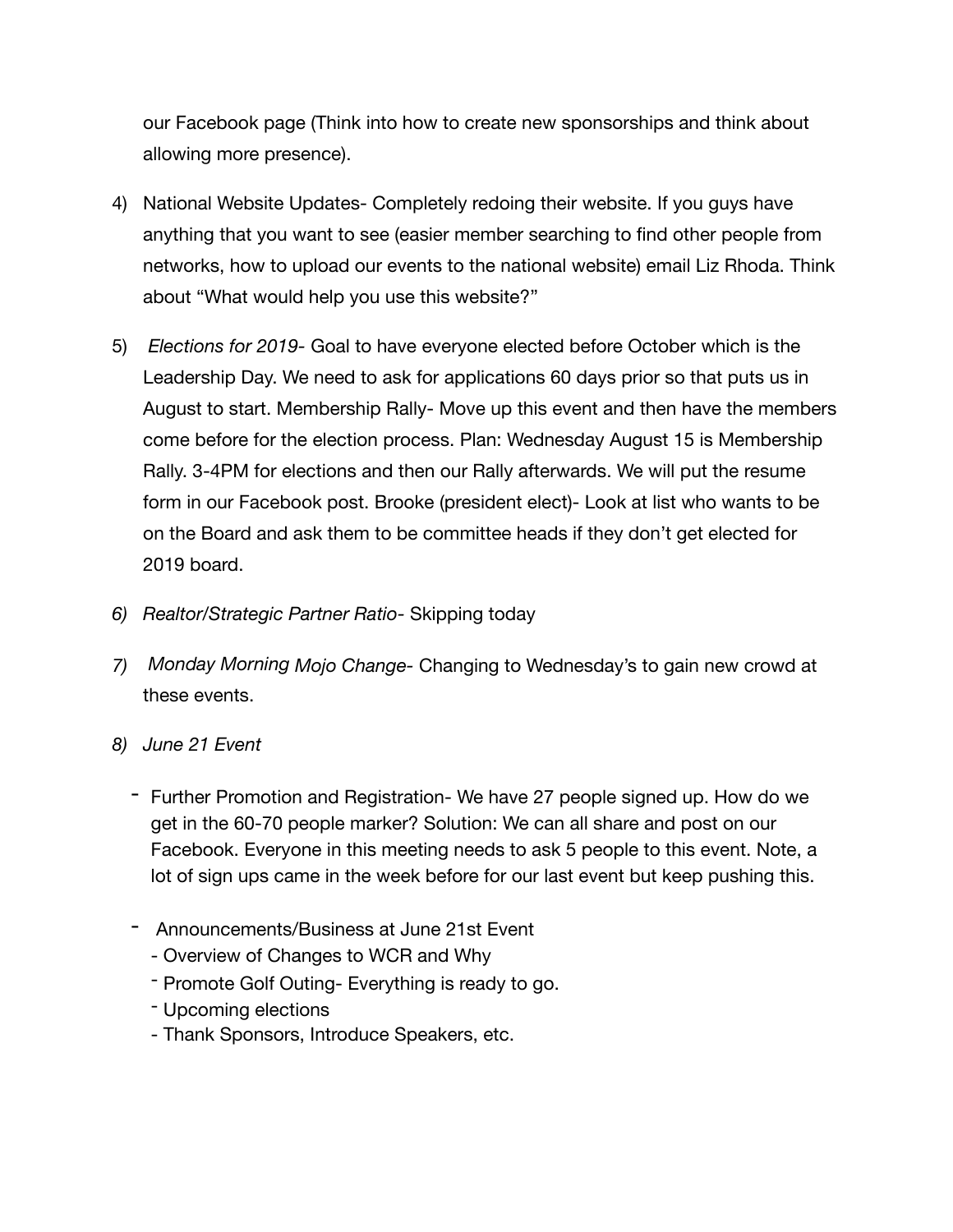9) *State & National Events for Rest of Year*

-Regional Retreat: June 13-15th in Green Bay - Early Bird \$250

- Leadership Academy: August 1-3rd in Chicago

 - MR Convention: September 26-28th in Traverse City- Let Liz know if you're interested. Registration for rooms start this week Wednesday.

-NAR Conference: October 31-November 4th in Boston

## • **President-Elect**

- **Treasurer** Review P&L
- **Secretary** Survey feedback: Meetings are too long and the food is terrible. Next meeting lets talk about improving this for 2019.
- **Membership** Created an "exit interview" for members that didn't renew their membership. Also willing to meet with them! "We miss you/want you back at WCR. If you're willing to try out our event again, email me for a code. Here's the link to become a member again."

# • **Program Director**

1) June 21st Event Details - Sponsor, Inspiration Speaker, Presentation, etc

 2) Failure Lab- Diversify and not have as many white people. So far here is our job lineup- Author, She-Fit (On Shark Tank), Pastor, Lender and prison story, Rebel.-

 3) In July, Brooke and Lindsey are going through new venues for our events for next year.

 4) Christmas Party- Lindsey and Brooke will plan this. Need to come up with a theme. 80's prom?

**Committee Reports**- Remember to meet with your committees to make sure everyone that was interested in serving are being utilized/engaged.

**• Marketing**- Share events otherwise people won't know about them.